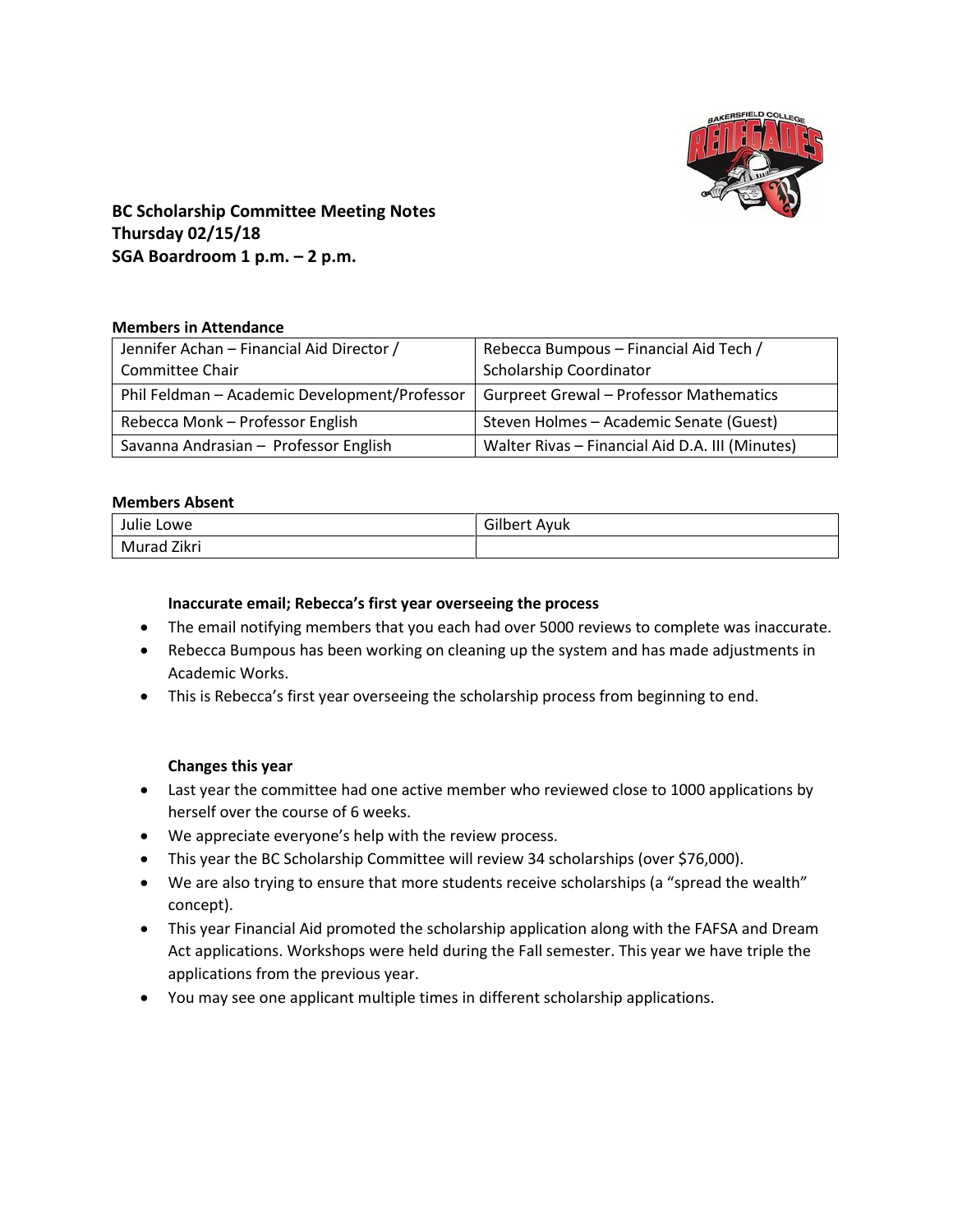## **3/30/18 Deadline, BC Foundation's role**

 The deadline to complete the review is *3/30/18.* Once the recipients are picked, the information goes to BC Foundation to input the student names into the program.

## **Rebecca's role in checking criteria; the need for alternates (in case criteria is not met)**

- Rebecca reviews the recipients to make sure they are meeting the criteria set by the scholarship description.
- We will also need alternates in case recipients are not eligible for a scholarship.

## **Streamlining of the process**

- Rebecca has streamlined the process this year. Although in the past there have been challenges with the committee, we'd like to establish an open line of communication with all members. We welcome any suggestions for improvements to make this process easier for reviewers.
- The criteria for most of the scholarships in the BC Committee is very similar to GPA and units. Some criteria will include major, but the overall conditions are uniform across the board.
- The committee will be screening applicants for minimum qualifications.
- For some scholarships, the committee will screen the applicants, but the donor will pick the recipient.
- The students have already been pre-screened to a certain degree (making sure their applications are complete, if they meet the correct requirements).
- For example: the scholarships that Steve Holmes reviews are in the Political Science field. The pool of student applications is small enough that one person can review them.
- Student notifications will be sent out to the students when they are awarded. They are also invited to the BC Foundation Celebration for scholarships.

## **Department awards**

 Department Awards are chosen by each department. The department then gives the recipient's name to Rebecca.

### **Reviewing process of the committee**

• The committee will look at one person at a time, score the applicant, and then move on to the next. If the next applicant's score is better, Academic Works has a box that you can check so you are able to go back and make notes.

### **Letter of recommendations**

All student applications have a letter of recommendation from faculty/staff.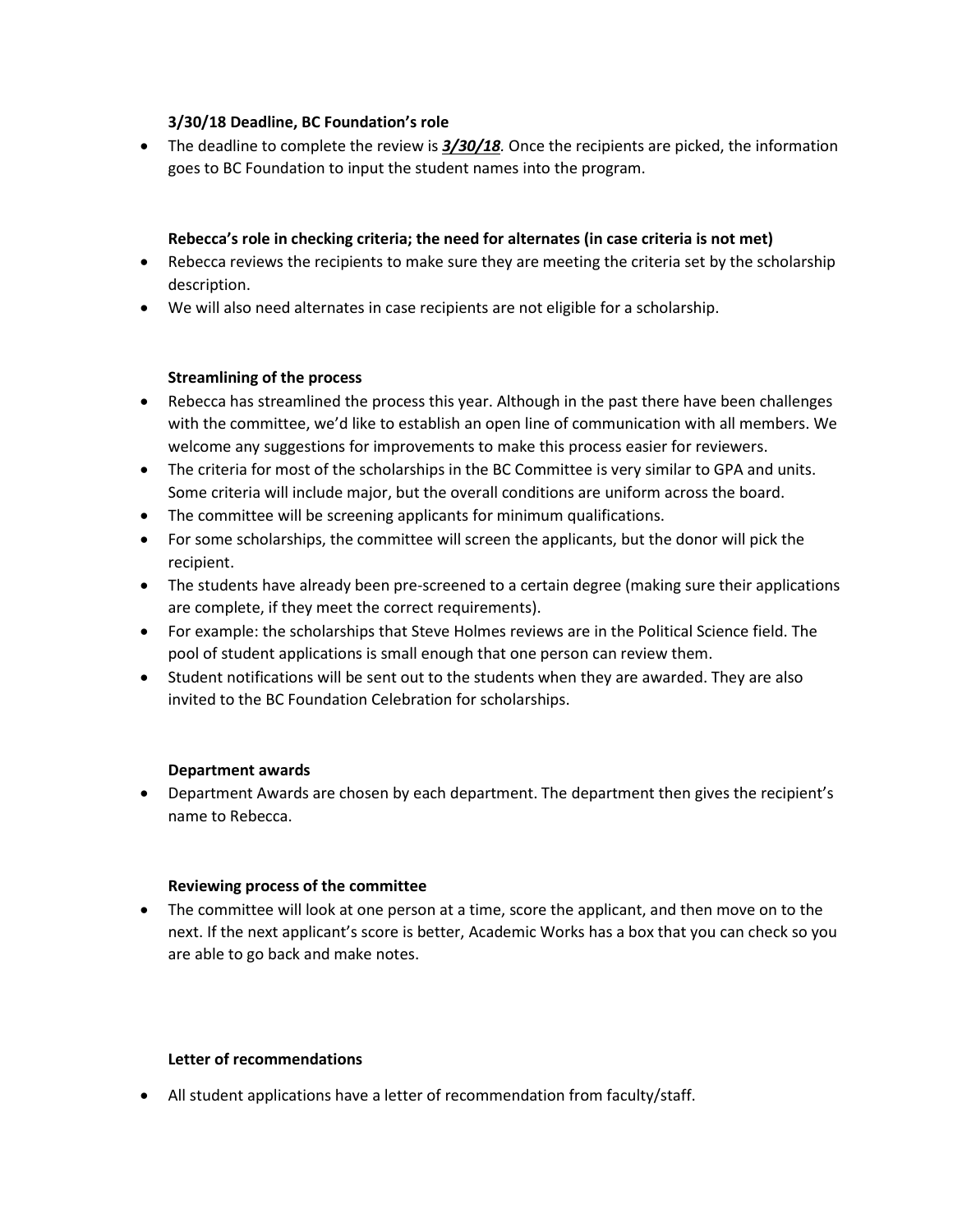### **Navigating through Academic Works**

 To open up the Academic Works application, you can click directly on the email link or you can click on [https://kccd.academicworks.com/users/sign\\_in.](https://kccd.academicworks.com/users/sign_in)



| <b>Opportunities</b>                                                                                                                                                                                                           |
|--------------------------------------------------------------------------------------------------------------------------------------------------------------------------------------------------------------------------------|
| Signed out successfully. Be sure to clear forms, passwords, cache, and cookies<br>in your browser if you are on a public computer.                                                                                             |
| Applicants and Administrators<br>References and Reviewers                                                                                                                                                                      |
| Welcome!<br>If you are an Applicant or Scholarship Administrator, please sign in using your Login<br>and password. If you need help with your Login or password, please click on trouble<br>signing in.<br>Click Here to Apply |
| @ 2010 - 2018 AcademicWorks, Inc. All rights reserved.<br>Bakersfield College Home   Cerro Coso Community College Home   Porterville College<br>Home                                                                           |

- You can also access the system by:
	- o Going to the Bakersfield College main page
	- o Click Student Services
	- o Click Financial Aid
	- o Click Scholarships from the menu on the left hand side of the screen
	- o Select "Click here for the Online Scholarships Application"

|                                      | <b>△insideBC</b> <i>■</i> Catalog <b>@</b> Calendar ↓ Directory | <b>♀</b> BC Locations ▼     |                       |                     |             |
|--------------------------------------|-----------------------------------------------------------------|-----------------------------|-----------------------|---------------------|-------------|
| <b>BAKERSFIELD</b><br><b>COLLEGE</b> |                                                                 | Admissions<br>$&\&$ Records | Programs<br>& Classes | Student<br>Services | About<br>BС |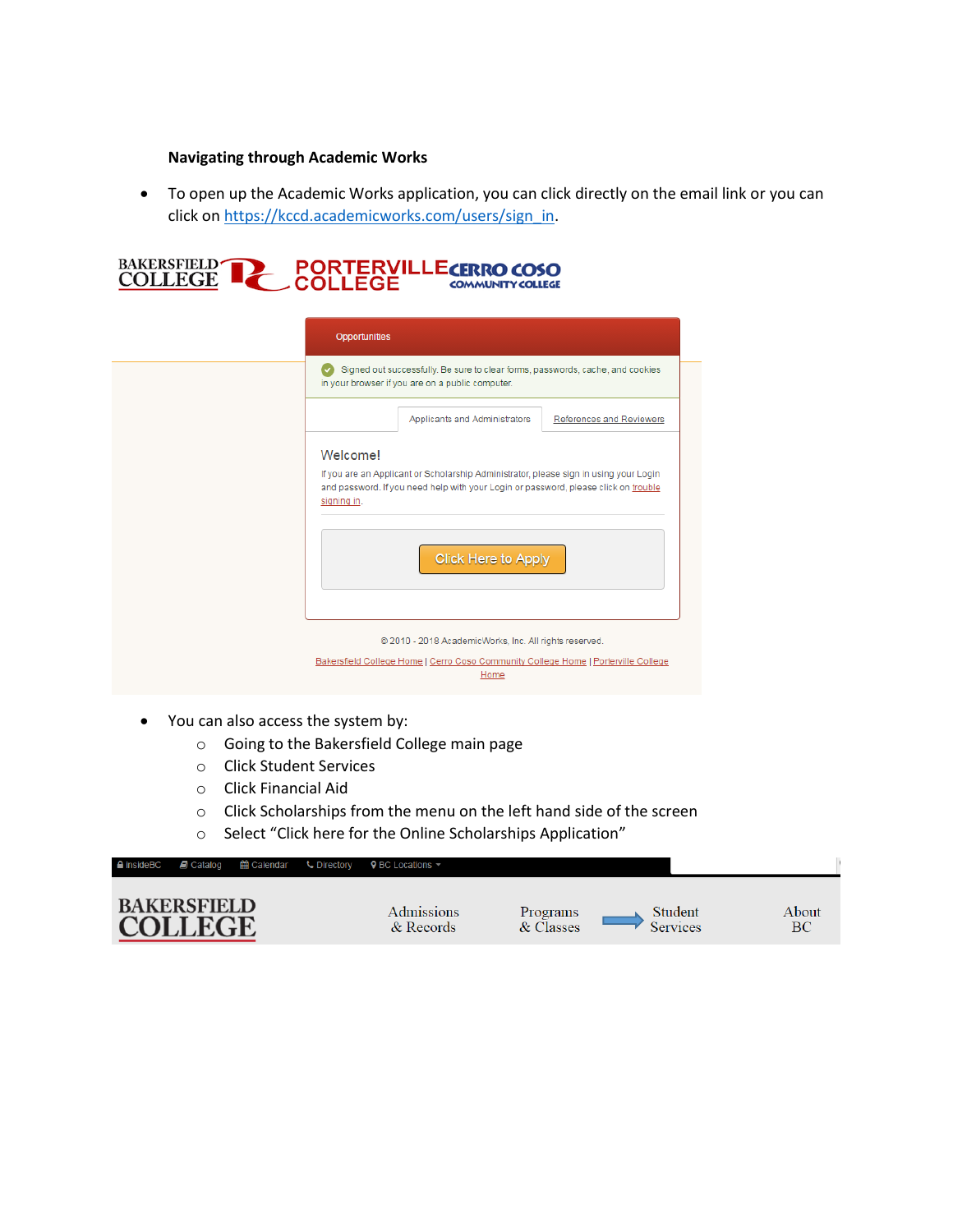| Admissions<br>& Records                                        | Programs<br>& Classes                                                              | <b>Student</b><br>Services                          | About<br><b>BC</b>                                        |
|----------------------------------------------------------------|------------------------------------------------------------------------------------|-----------------------------------------------------|-----------------------------------------------------------|
| Student Services Home<br>Academic Calendar<br>Academic Support | English for Multilingual<br><b>Students</b><br>EOPS/CARE/CalWORKS<br>Financial Aid | Renegade Rip<br>Roughneck Review<br>Student Conduct | Testing & Placement<br>Center<br><b>Transfer Services</b> |
| Athletics                                                      | Habits of Mind                                                                     | Student Employment                                  | Tutoring<br>Umoja ASTEP                                   |
| Bookstore                                                      | Important Dates                                                                    | Student Government                                  | Veterans Services                                         |
| Career Center                                                  | Library                                                                            | Student Health Center                               | Work Experience                                           |
| Child Care<br>Counseling                                       | Parking                                                                            | Student Housing<br>Student Life                     | Workshops                                                 |
| <b>DSPS</b>                                                    | Policies                                                                           | Student Organizations                               |                                                           |
|                                                                | Renegade Pantry                                                                    | Student Success &<br>Equity                         |                                                           |

Home » Student Services » Financial Aid

| <b>Financial Aid</b>                      | <b>Financial Aid</b>                                                                                                                                                |
|-------------------------------------------|---------------------------------------------------------------------------------------------------------------------------------------------------------------------|
| About Financial Aid                       |                                                                                                                                                                     |
| Board of Governor's Fee Waiver<br>Program | <b>Financial Aid Alert</b><br>Due to technical difficulties, some students experienced inaccural<br>accounts missing the BOG waiver causing higher out of pocket e: |
| <b>Scholarships</b>                       | to resolve the problem. Students who are BOG ineligible and I<br>Please check your InsideBC message boards for any updates.                                         |

# **Scholarships**

## **Online Automated Scholarship System**

t's the fast and easy way to apply for the many scholarships offered by Bakersfield College, the Bakersfi nany private donors.

Nith the BC Online Automated Scholarship System, you

- Fill out one simple and secure general Scholarship Application
- Are automatically considered for many of the Scholarships available at BC
- May be eligible for additional Scholarships by answering a few supplemental questions
- Can do a keyword search on all of the Scholarships available to review qualifications
- Have access to submit requests for Letter of Recommendation forms

#### Applying for Scholarships is as easy as 1...2...3...

→ 1. Click here for the Online Scholarship Application. DEADLINE FOR 2018-19 IS DECEMBER 1, 2017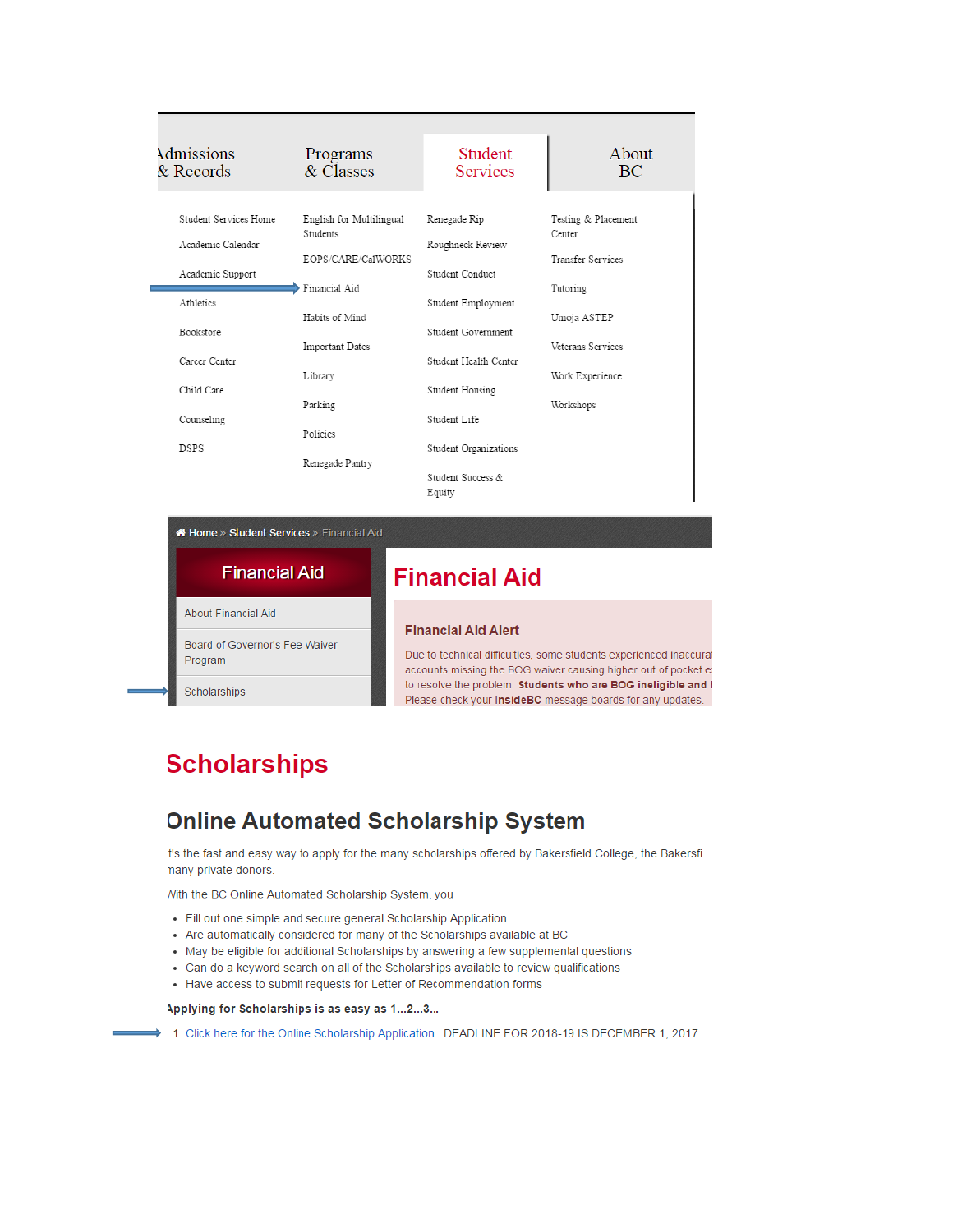- Academic Works is single sign-on (SSO), so you can use the same email and password that you use to sign on to your computer at work.
- On the first page of Academic Works, click on the References and Reviewers tab and log in.
- The following screen will list the scholarships assigned for you to review.

| Adah Gay Memorial Scholarship (Incoming and Re-entry)<br>Fall 2018 | Reviews 01/08/2018 - 03/30/2018 | Assigned Reviews: 0 of 2 Completed  |
|--------------------------------------------------------------------|---------------------------------|-------------------------------------|
| Alice Heber Gordon Memorial Scholarship<br>Fall 2018               | Reviews 01/08/2018 - 03/30/2018 | Assigned Reviews: 0 of 14 Completed |
| <b>Bakersfield College Re-Entry Scholarship</b><br>Fall 2018       | Reviews 01/08/2018 - 03/30/2018 | Assigned Reviews: 0 of 14 Completed |
| Bernice Braddon Scholarship (Freshmen)<br><b>Fall 2018</b>         | Reviews 01/08/2018 - 03/30/2018 | Assigned Reviews: 0 of 20 Completed |

- When you click on one of the scholarships, it will take you to the applications in that particular pool.
- The next screen will provide you with the student's name. On the far right side of the screen you can click on the 'begin' button to review.

|           | Alice Heber Gordon Memorial Scholarship |                                 |                     |                          |                   |              |                                                      | <b>Opportunity Details</b> |
|-----------|-----------------------------------------|---------------------------------|---------------------|--------------------------|-------------------|--------------|------------------------------------------------------|----------------------------|
| Д         | Applicant                               | Assigned<br>$\overline{\nabla}$ | $\overline{\nabla}$ | Your Rating              | $\nabla$          | Qualified    | $\overline{\mathcal{N}}$                             | Actions <sup>A</sup>       |
| 口         |                                         | 02/21/2018                      |                     | ٠                        |                   | Yes          |                                                      | Begin                      |
| 口         |                                         | 02/21/2018                      |                     | $\overline{\phantom{a}}$ |                   | Yes          |                                                      | Begin                      |
| 口         |                                         | 02/21/2018                      |                     |                          |                   | Yes          |                                                      | Begin                      |
|           |                                         |                                 |                     |                          |                   |              |                                                      |                            |
|           |                                         |                                 |                     |                          |                   |              |                                                      |                            |
| $\bullet$ | Side by Side View                       |                                 |                     |                          |                   |              |                                                      |                            |
|           |                                         |                                 |                     |                          | <b>14 Reviews</b> |              | $1 \triangleright$ $\triangleright$ $\triangleright$ |                            |
|           |                                         |                                 | Review              |                          | Application       | Side-by-Side |                                                      |                            |

 You can view the student's application and your rating side by side. On the left side of the screen you will see the student's answers. On the right aside you can rate them. You will also see Reviewer Notes.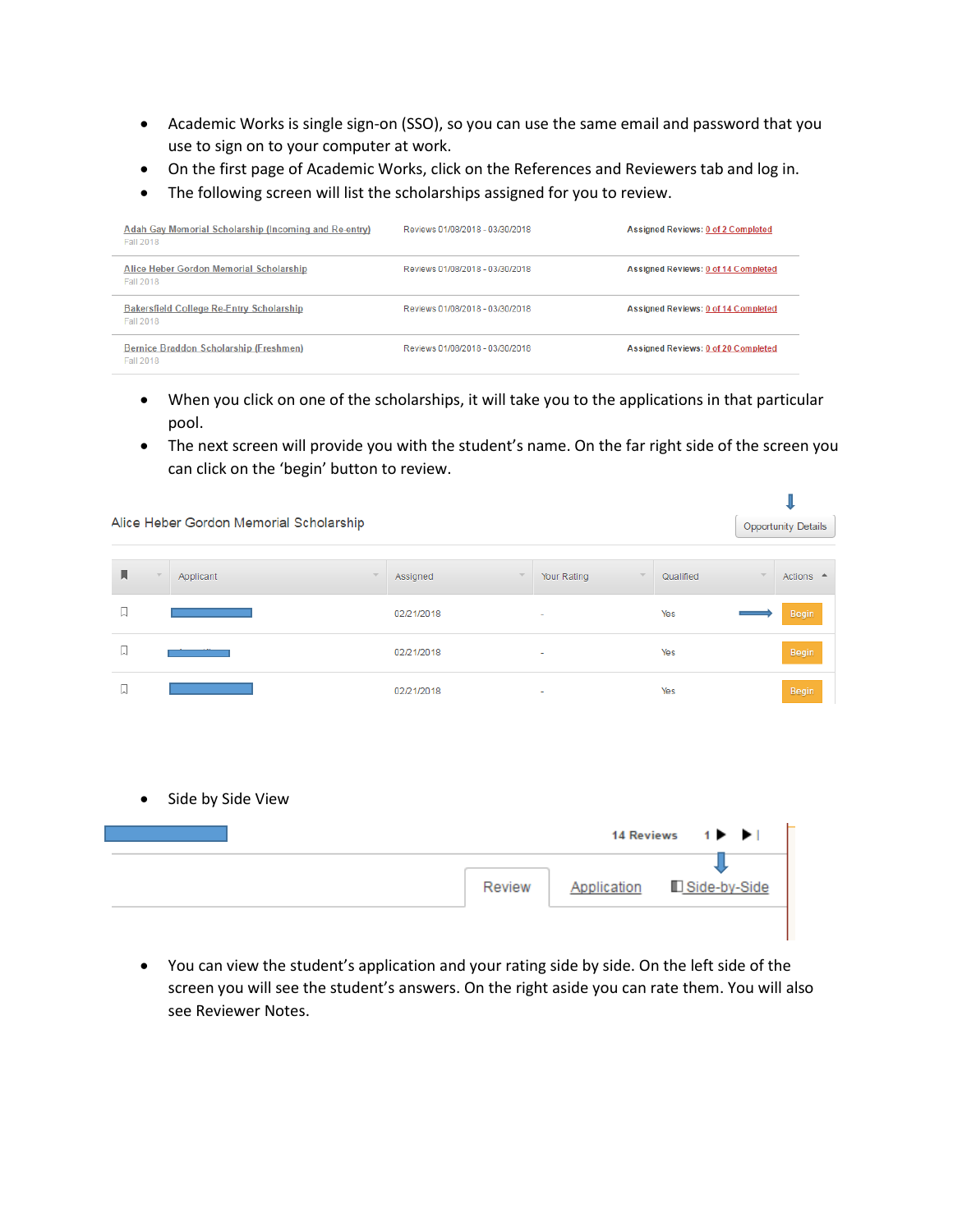| <b>General Application</b><br><b>Applicant Provided Information</b>                                              | Thank you for taking the time to assist with our scholarship process. Please contact<br>the Office of Financial Aid if you have questions or need assistance at 395-4428.<br><b>Bookmark</b><br>$\Box$ Mark this applicant in your list of evaluations so you can easily find them again. |
|------------------------------------------------------------------------------------------------------------------|-------------------------------------------------------------------------------------------------------------------------------------------------------------------------------------------------------------------------------------------------------------------------------------------|
| 1. First Name                                                                                                    | * Bakersfield College Scholarship Committee Rubric<br>$\boldsymbol{\mathrm{v}}$                                                                                                                                                                                                           |
| 2. Last Name                                                                                                     | $\star$ Academics<br>$\boldsymbol{\mathrm{v}}$                                                                                                                                                                                                                                            |
| 3. College-assigned email address                                                                                | $\star$ Personal statement<br>$\overline{\mathbf{v}}$                                                                                                                                                                                                                                     |
| 4. Please provide your high school or transfer GPA. If you are NOT a High School Senior, enter in<br>"0"<br>0.0  | $\star$ References<br>$\boldsymbol{\mathrm{v}}$                                                                                                                                                                                                                                           |
| 5. From which college/campus will you be receiving your degree and/or certificate?<br><b>Bakersfield College</b> | Is this person a finalist?<br>○ Yes                                                                                                                                                                                                                                                       |
| 6. Are you transferring to a four-year institution?<br>Yes                                                       | $\bigcirc$ No<br><b>Reviewer Notes</b>                                                                                                                                                                                                                                                    |
| 7. If yes, in which semester do you plan to transfer?<br>Fall 2019                                               |                                                                                                                                                                                                                                                                                           |
| 8. What are your plans for the upcoming Fall semester?                                                           |                                                                                                                                                                                                                                                                                           |

 As you scroll down the application you will see the applicant's references. You can click on the link and the system will open a page showing the references rating and comments.



### **What happens as you complete a review**

- As you complete each review, that student application will go to the bottom of the list. You can always go back and make any edits or additional notes. The tab color will be different with an "update" button.
- If you have any questions, you can contact Rebecca Bumpous.

### **Scholarship description tab**

 Each scholarship has a description tab showing the dollar amounts, how many awards are available along with the description, and criteria set up by BC Foundation. Some scholarships will have special instructions or requests by the Donor. Click on the Opportunity Details on the top right side of the screen.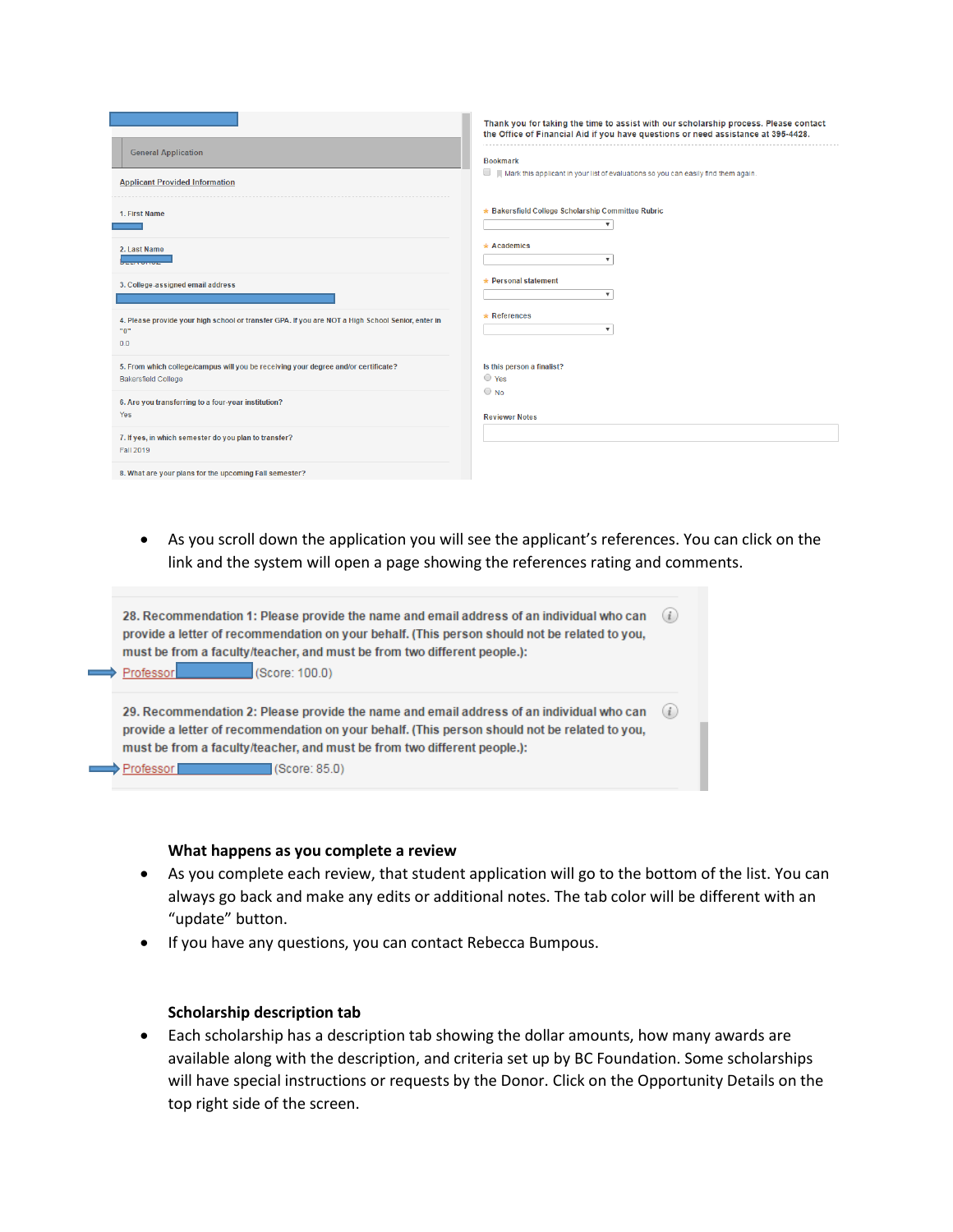| Alice Heber Gordon Memorial Scholarship<br><b>Hide Details</b>                                                                                                                                |
|-----------------------------------------------------------------------------------------------------------------------------------------------------------------------------------------------|
| <b>Description</b><br>The Alice Heber Gordon Scholarship is awarded to returning students based on merit. The BC Scholarship Committee makes the selection. A 3.0 GPA or better is suggested. |
| <b>Reviews Due By</b><br>03/30/2018                                                                                                                                                           |
| <b>Opportunity Deadline</b><br>12/01/2017                                                                                                                                                     |
| <b>Number of Awards</b>                                                                                                                                                                       |
| Award<br>\$500                                                                                                                                                                                |

### **Ranking and evaluation measures; multiple appearances of student names**

- The ranking of each student application will be based on the weighted score from the committee.
- Please feel free to discuss with the committee if there are any other measures (grammatical errors in answers, higher GPA, for example).
- There are 10 points in the rating scale.
- You can always make comments on the reviewer notes.
- You may see some students more than once because they're listed in different scholarships, depending on the application condition.

### **Application answers (GPA, major, the district-wide effect)**

- Some applications will have different GPA answers. The first one is entered by the student, the second one on the latter part of the application is imported by Banner. That is a cumulative GPA (under the "Imported Applicant Information section, Question 6. Cumulative GPA and Question 7. GPA in Major").
- First-year college students may be inputting their high school GPA, so there may not be a GPA to report.
- Some students may have entered a different major in their application, but the student may not have changed with Financial Aid or Admissions. For instance, the system may say the student's major is Biology but they are taking English as part of their courses.
- The applications answers may sound a little confusing because of the district-wide set up. Bakersfield College is working with Academic Works to have college-specific questions by next year.

### **Issues related to archiving in the system**

 Every year, the system will archive the previous year's application. However, because the college is still somewhat new at using Academic Works (district-wide), the archiving was not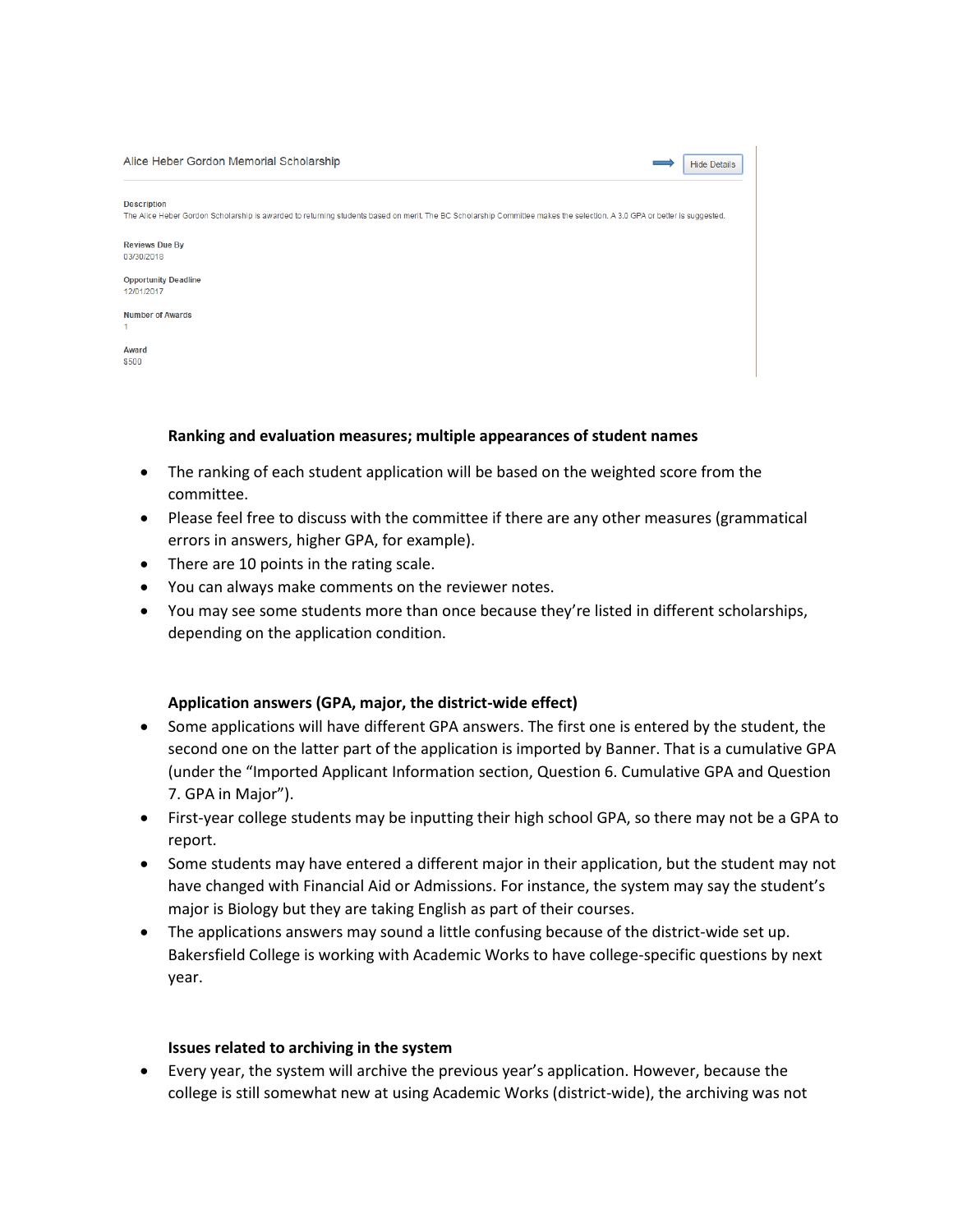done until this year. A student's previous year application appeared in a scholarship because it met the criteria from a previous year.

- As a reviewer, if you see a student's name and you know they are no longer here (and it's not a transfer scholarship), it may have been caused by the archiving issue. Rebecca will still screen the student and has been screening them so they won't drop into the scholarship pool.
- Rebecca is still in the process of cleaning up the applications and pre-screening to make sure the committee is only reviewing current students.

## **Different application timeframes, effect on archiving**

- BC Financial Aid opened the scholarship application window while also promoting the FAFSA applications.
- However, the other two colleges in the district had different start dates and deadlines. The window for the other two colleges was open for a shorter amount of time (their applicant pool is much small than BC).
- The timing issue with the district did not work fully for us to Archive correctly. Hopefully, the patch will be available for next year when each college will be able to archive and run its processes independently.

## **Full-time scholarship coordinator, notification process, Foundation Celebration Ceremony**

- Financial Aid is in the process of hiring a full-time scholarship coordinator who will be able to focus on Academic Works, Banner, Raiser Edge and Sage (the accounting system). So we expect the process to be easier by next year.
- Academic Works (AW) is user friendly, students will be notified via the system (email), and they are invited to the Foundation Celebration Ceremony.
- BC Foundation program lists the names of all the recipients.
- This year the ceremony will be a BBQ style party, less formal and more fun for students. In previous years, once the student's name was called, the student had the option to leave the ceremony, which caused a lot of interruptions (and made it long).
- Reviewers will also be invited to the Donor dinner hosted by Foundation. The dinner is set to be a meet-and-greet so that Donors who attend can meet the recipients. This is a more formal function.

### **302 total scholarships; reviewing smaller scholarships pools first**

- Altogether there are 302 scholarships this year.
- The committee may want to start with reviewing the smaller scholarships (those with fewer applications).
- With the bigger pools, the committee can communicate as to how to execute the reviews. Committee members may recognize a student's name if they are taking their classes.
- The 34 scholarships reviewed by this committee are more general as opposed to field-specific scholarships (like Steve Holmes and Political Science).